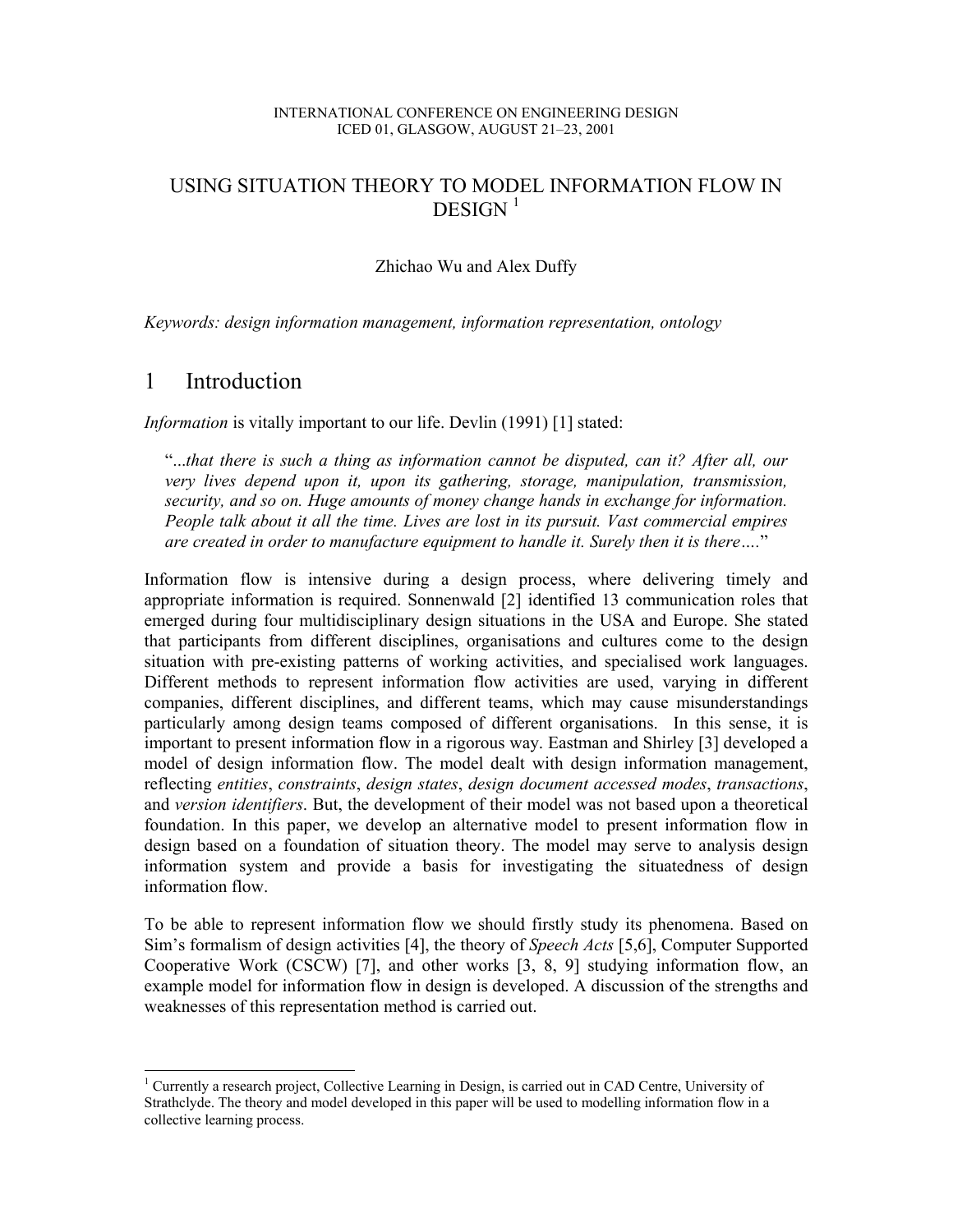# 2 Situation theory

*Situation theory* has been described as a mathematical theory designed to provide a framework for the study of information [1]. It grew out of work on semantics of natural language by Barwise and Perry, and initially stated in their book *Situations and Attitudes* (1983) [10].

The basic ontology of situation theory consists of entities [11]: spatial locations, temporal locations, individuals, relations, situations, types, and a number of other 'higher-order' entities. The objects (known as uniformities) in this ontology include the following [11]:

- individuals objects such as people, drawings, computers, etc.; denoted by  $a, b, c...$
- relations uniformities individuated or discriminated by the agent (human or computer system, or machine) that hold, or link together specific numbers of, certain other uniformities; denoted by  $P, Q, R...$
- spatial locations regions of space; they may overlap in time or space, or one location may wholly precede another in time; denoted as  $l_0$ ,  $l_1$ ,  $l_2$ ...
- temporal locations points in, or regions of, time; denoted by  $t_0, t_1, t_2$ ...
- situations structured parts of the world (concrete or abstract) discriminated by the agent; denoted by  $s_0$ ,  $s_1$ ,  $s_2$ ...
- types higher order uniformities discriminated (and possibly individuated) by the agent, such as (TIM the type of a temporal location), LOC (the type of a spatial location), and IND (the type of an individual).
- parameters indeterminates that range over objects of the various types; denoted by  $s$ ,  $t$ , Ö

Information is always taken to be information about some situation [11], and is taken to be in the form of discrete items known as *infons* (*infon* is denoted by  $\sigma$ ) [11]. It takes the form:

$$

$$

where *R* is an n-place relation,  $a_0$ ,  $\ldots$ ,  $a_n$  are individuals appropriate for *R* (often including spatial and/or temporal locations), and 1 or 0 reflect that individuals  $a_0$ ,  $\ldots$ ,  $a_n$  do (1), or, do not (0), stand in the relation to *R*. Infons are 'items of information', which are not things that in themselves are true or false. Rather a particular item of information may be true or false about a 'situation'. Given a situation, *s*, and an infon,  $\sigma$ , we write  $s \not\parallel \sigma$  to indicate that infon  $\sigma$ is 'made factual by' the situation *s*, or  $\sigma$  is an item of information that is true of *s*. Thus, *s supports*  $\sigma$ . In future work, the criteria will be defined to evaluate whether *s supports*  $\sigma$ .

# 3 A example model for information flow in design

Design is concerned with processing information [8]: external information is in the form of codes of practice, design guides, product specifications, etc., that is used, along with the knowledge of the design team, to create another "internal" information set which forms the design. Within the context of collaborative design, Sonnenwald [2] explored the communication roles in the design process. She stated that different specialists build on their past experience with artefact contexts, design contexts, or situations, and technical and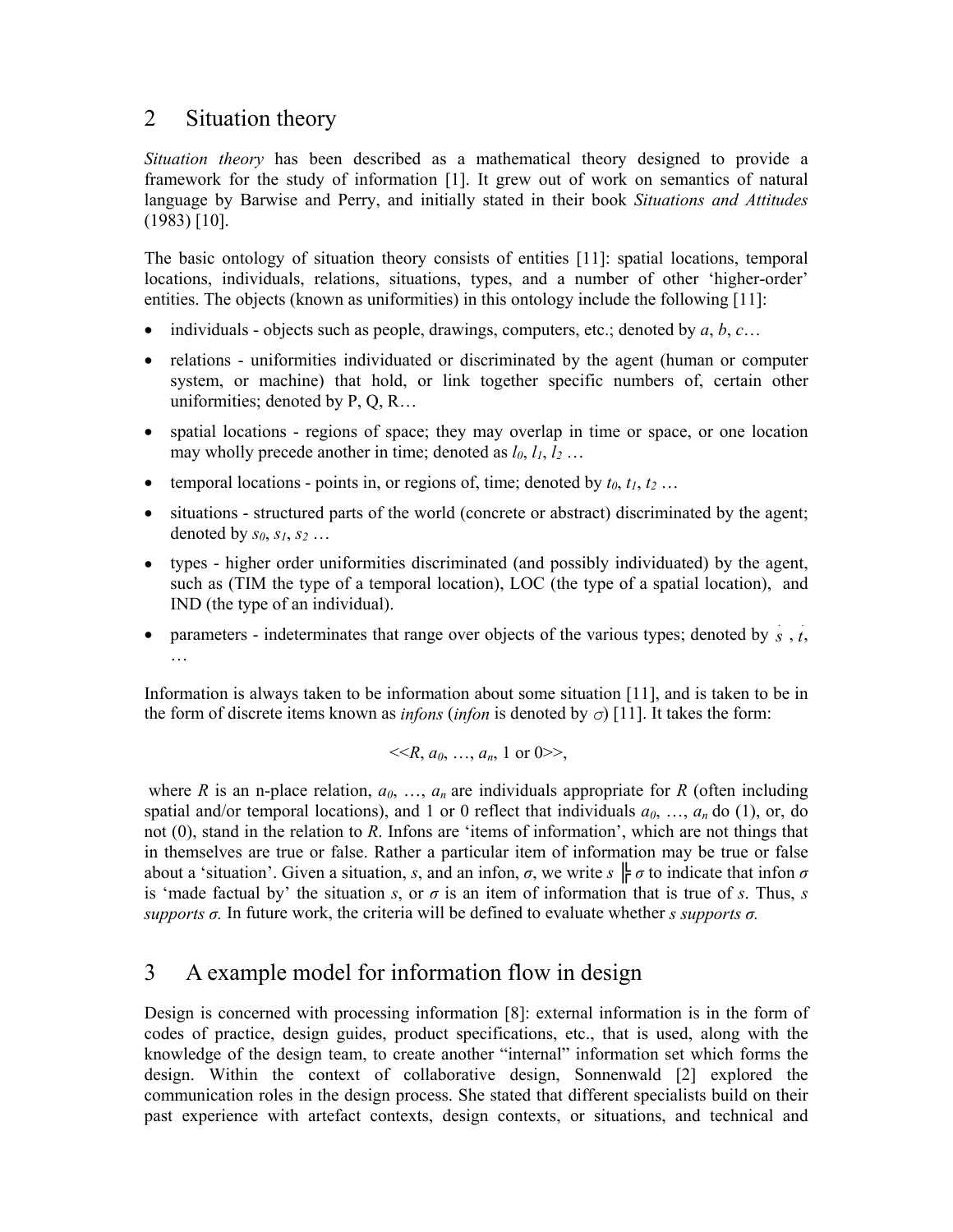scientific knowledge, and that specialists, from varied disciplines, explore and integrate knowledge about the current (and evolving) artefact context, design context, and technical and scientific knowledge, and create new artefact, technical and scientific knowledge, and design experience [2].

Giarratano and Riley [12] developed a hierarchy of knowledge from low level to high level: noise, data, information, knowledge and meta-knowledge, which indicates the difference between *knowledge* and *information*. They defined information as processed data, and knowledge as special form of information. In this work, the focus is upon information flow, but there are intrinsic links between information and knowledge. It is suggested that knowledge in agents change while participating in information flow.

In the domain of CSCW, there is considerable work studying information flow in design. The word "co-operation" suggests two or more participants communicating with one another. They carry out studies from different perspectives to improve the performance of communication. However, there is no generic model for information flow reflecting the phenomena of knowledge increment. This paper attempts to develop a model of information flow reflecting the phenomena of knowledge increment in agents, with consideration of senders and receivers, input information, goals and the knowledge state changes (See figure 2).

Sim developed a formalism for design activities based on the corpus of published research work (see Figure 1) [4]. In his formalism, design knowledge, domain knowledge and knowledge of the current state of the design serve as input knowledge  $(I_k)$  to a design activity  $(D_a)$  through which a new state of the design results and output knowledge  $(O_k)$  are modified or generated. The general goal of the design activity  $(D<sub>o</sub>)$  is to reduce the complexity of the design problem. But, Sim's work focused on only a single agent. Information flow involves two or more agents. Sim's formalism for a design activity does not generalise the phenomena of information flow in design. However, it can provide a starting base. During the process of information flow, both sender(s) and receiver(s)<sup>2</sup> may provide information to each other, and after interaction, their knowledge states may change. In a collaborative design context, both sender(s) and receiver(s) may include one or more agents.



**Figure 1: Formalism for a design activity [4]** 

Dix [7] argued that co-operation couldn't be seen as communication<sup>3</sup> alone, but as communication with a purpose. That is, goals exist in agents in information flow. It is suggested that not only there should be a goal or a need for interaction<sup>4</sup>, but also goals for agents to participate in the interaction. Take for example during the design process agent *a*, a

 $\overline{a}$ 

<sup>&</sup>lt;sup>2</sup> After receiver(s) get the information from sender(s), reply(ies) may be required in some occasions and may not be required in other occasions.

<sup>&</sup>lt;sup>3</sup> In the process of communication it is assumed that information flow takes place.

<sup>&</sup>lt;sup>4</sup> The concept of "interaction" is used here instead of "information flow". The reason is that it is consistent with the concept used in Sim's model, and interaction is a broader concept than "information flow".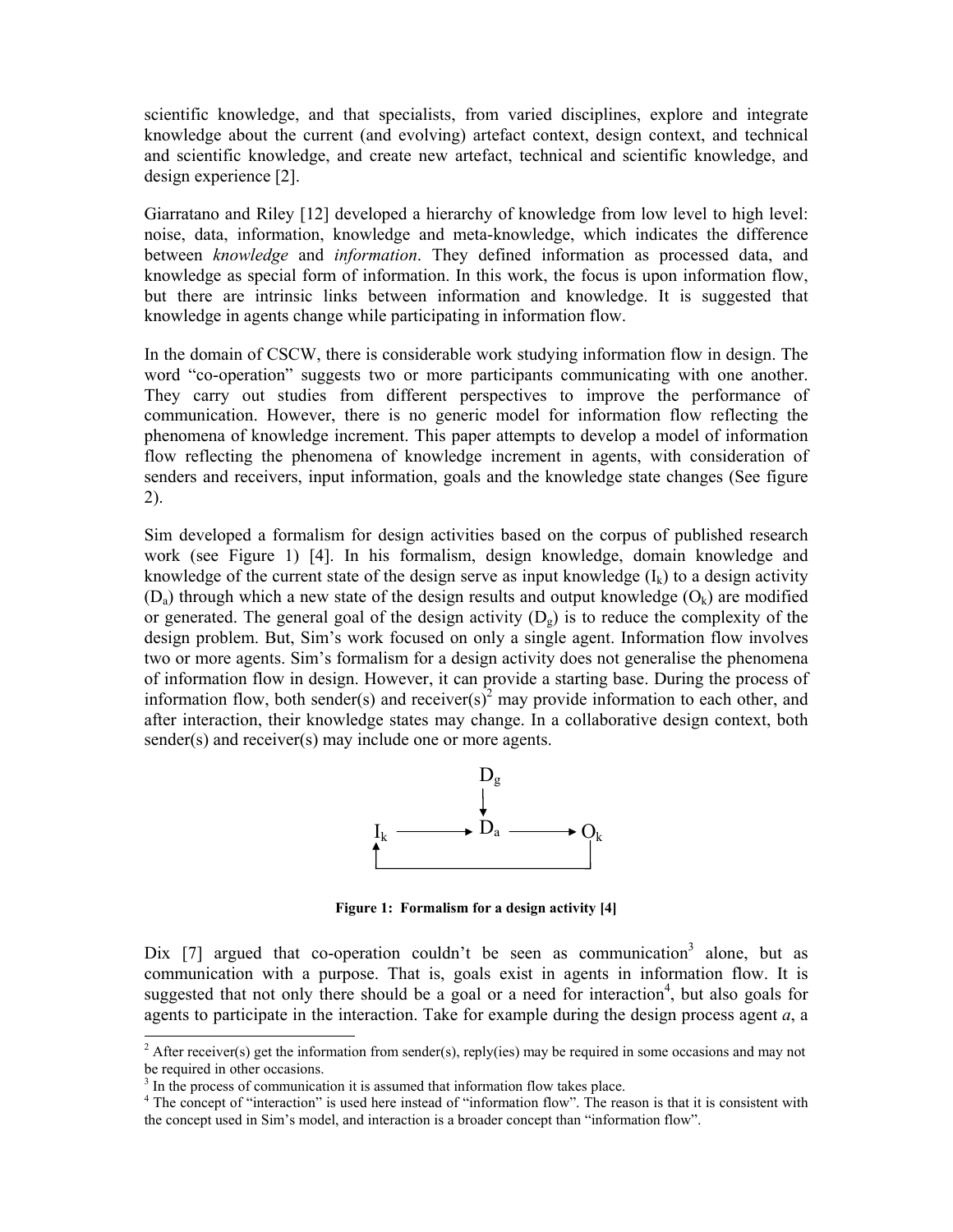design agent, receives information from agent *b*, a manufacturing agent, and agent *c*, a disposal agent. Both agent *b* and *c* provide their need or goal to the product design. In this case, agent *a*, *b*, and *c*ís goals are to provide an optimal design in the perspectives of product design, manufacturing, and disposal, while the goal of interaction is to providing an overall optimal product design with consideration of these three perspectives. It is suggested that there are sender(s) and receiver(s) in information flow. That is, sender(s) provide(s) information to receiver(s). Agents can be senders and receivers. From interaction between agents, output knowledge (known as the change of knowledge states in agents) may be produced. In this example, the senders are agent *b* and *c* and the receiver is agent *a*. They have their own goals. The goal of interaction is fulfilled by compromise of its participants' goals if their goals conflict. Given this, a simple model of information flow can be developed as shown Figure 2. The model includes input information of sender(s)  $(I_{is})$ , input information of receiver(s)  $(I_{ir})$ , interaction between agents  $(INT_a)$ , output knowledge of agents  $(O_k)$ , the goal of interaction  $(G_{int})$ , the goal(s) of sender(s)  $(G_s)$ , and the goal(s) of receiver(s). Output knowledge serves as input knowledge for current or future design of sender(s) and receiver(s).

Given such a model one may ask what agents may be involved in interaction? Sonnenwald [2] identified 13 communication roles in multidisciplinary design situations: sponsor, interorganisational star, inter-group star, intra-organisational star, intra-group star, inter-task star, intra-task star, interdisciplinary star, intra-disciplinary star, interpersonal star, mentor, etc. Morse and Hendrickson [8] considered five communication modes within the context of traditional engineering design. Through their work [2,8], it can be concluded that participants in communication may be agents from different or the same organisation(s), design group(s), design task(s), and discipline(s).



Figure 2 An example of model in information flow in design

What are the input information in sender(s) and receiver(s)? In this paper, we study the input information based on the theory of *Speech Acts* [5, 6], which studies the philosophy of language. In studying the problem of how many ways of using language, Searle found that there are generally five ways, that is, five general categories of illocutionary acts [5]:

- *Assertives*. Speaker states something being the case.
- *Directives*. Attempts by the speaker to get the hearer to do something.
- *Commissives*. Commits the speaker to some future course of action.
- *Expressives*. Expresses the psychological state specified in the sincerity condition about a state of affairs or a statement.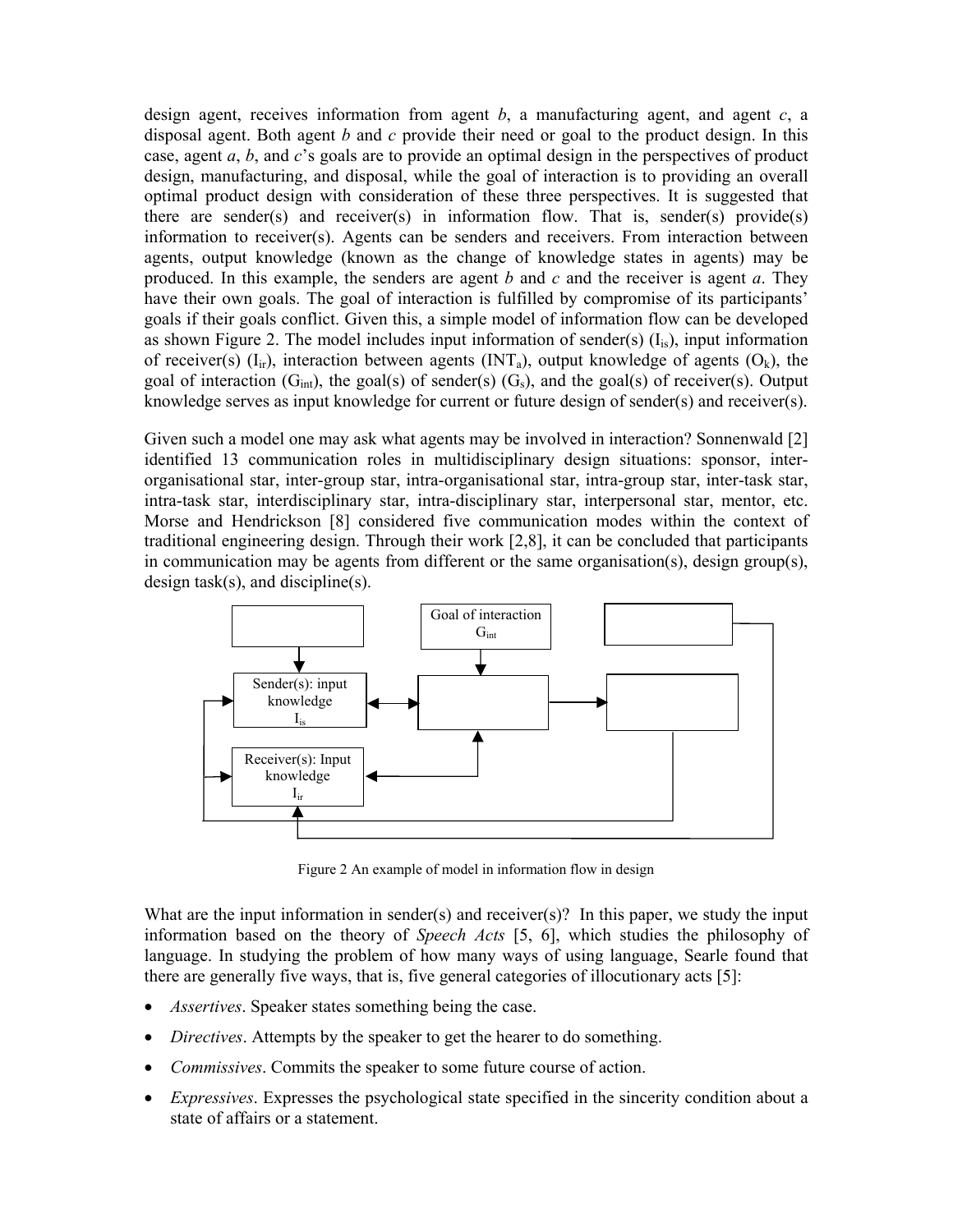• *Declarations*. Brings about the correspondence between the proposition content and reality. For example, if a designer successfully performs the act of finishing the design of a component, then the component has been designed.

Based on these basic categories of illocutionary acts, we can categorise the input information of both sender(s) and receiver(s)  $(I_{is}, I_{ir})$ , the goals of sender(s) and receiver(s)  $(G_s, G_r)$ , the goal of interaction  $(G_{int})$ , and the change of knowledge that may be derived from them (see Table 1).

## 4 Representation of information flow with Situation Theory

In this section we use situation theory to represent information flow based upon the model presented in section 3. As there are five illocutionary acts in conversation, every agent's communication with other agents may fall into such illocutionary acts. Suppose there are a group of agents (more than two) involved in a communication then the representation of information flow with situation theory may be summarised by a formalism as shown in Table 2, from which other representations may be derived. For example, the expression "Agent  $a<sub>l</sub>$ believes that agent  $a_2$  can do the task  $b_1$ ," based on derived *Assertives*, may be represented as:

$$
\le \text{believe}, a_1, \le \text{do}, a_2, b_1, 1 \ge \text{, } 1 \ge
$$

If we consider the time and location in making this expression, that is, "Agent  $a<sub>l</sub>$  *believes* that agent  $a_2$  can do the task at time *t* and in location *l*<sup>n</sup>, it can be represented as:

$$
\le \text{believe}, a_1, \le \text{do}, a_2, b_1, t, l, 1 \ge >, 1 \ge
$$

And we suppose that situation *s suppor*t this expression, it can be further represented as:

s 
$$
\rvert\frac{1}{6}
$$
 < \cdot \text{believe},  $a_1$ , < \,  $a_2$ ,  $b_1$ ,  $t$ ,  $l$ ,  $1 \ge 0$ ,  $1 \ge 0$ 

Other representations may be derived similar to this example. Thus, using situation theory, we can represent other complicated information flow in the design process, such as:

$$
\ll
$$
 know,  $c$ ,  $\ll$  believe,  $a$ ,  $\ll$  know,  $b$ ,  $i$ ,  $l$ ,  $t$ ,  $0 \gg$ ,  $1 \gg$ ,  $1 \gg$ 

where agent *c* knows that agent *a* believes agent *b* does not know information *i* at time *t* and in location *l*.

Thus far, we have presented a representation of information flow in the design process based on a well-founded method, situation theory. Such an approach may help minimise misunderstanding in the research community when studying information flow in the context of collaborative design studies and could act as a base to codification for protocol analysis.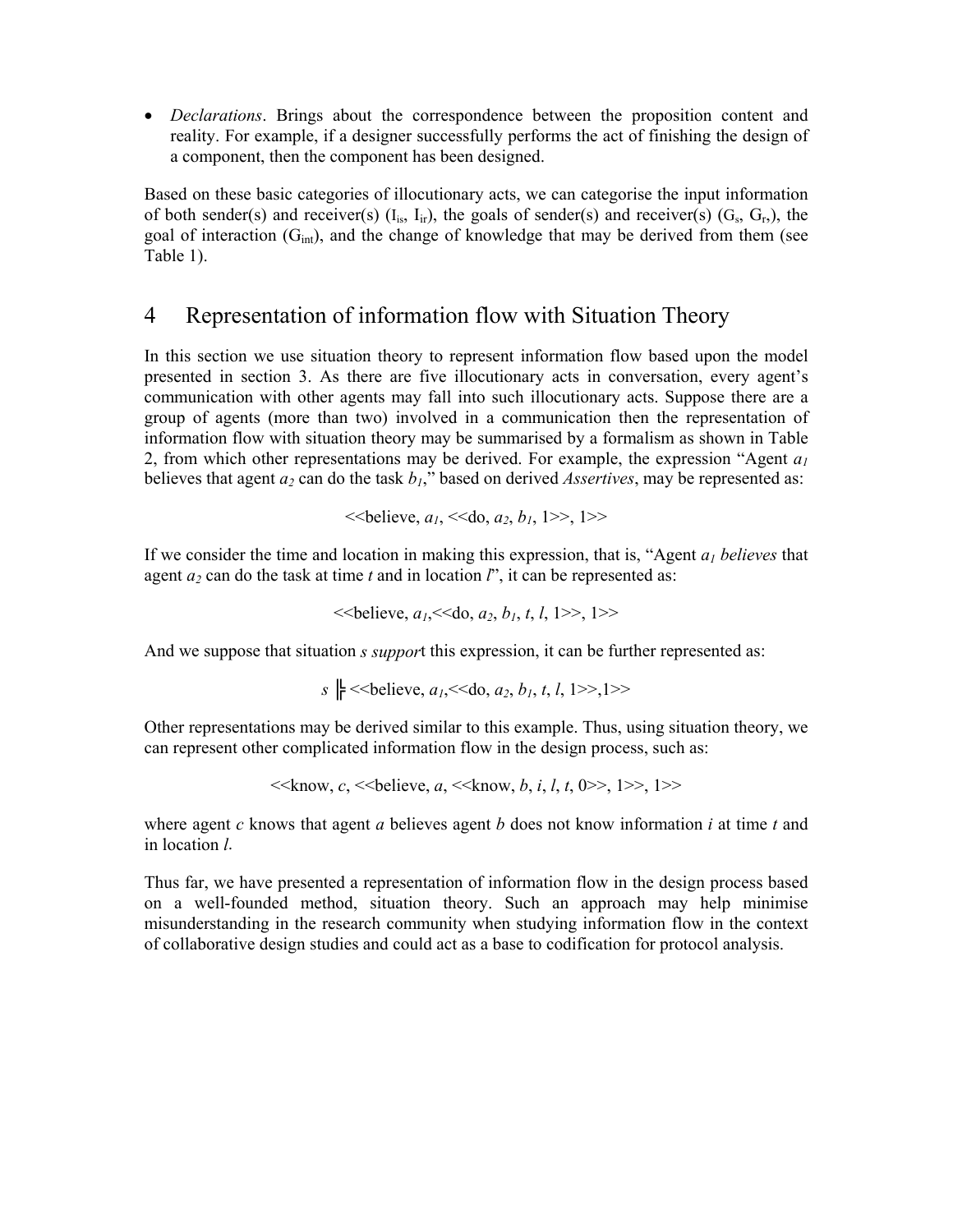| Input information       |                                                   | Goal of sender(s)                                    | Goal of interaction                       | Goal of receiver(s)                                                                                            | Knowledge change                                                |
|-------------------------|---------------------------------------------------|------------------------------------------------------|-------------------------------------------|----------------------------------------------------------------------------------------------------------------|-----------------------------------------------------------------|
| Sender $(s)$<br>Lis     | Receiver(s)<br>1.r                                | $G_{s}$                                              | $G_{\text{int}}$                          | $G_r$                                                                                                          |                                                                 |
| Assertives<br>$\bullet$ | Assertives<br>$\bullet$                           | Input assertives<br>$\bullet$                        | Compromising<br>different<br>assertives   | Evaluate or/and<br>$\bullet$<br>input assertives                                                               | New assertives<br>$\bullet$                                     |
| Directives<br>$\bullet$ | Their (its)<br>$\bullet$<br>capability            | Assigning the<br>right tasks to the<br>right agents. | Optimising<br>assignment of<br>tasks      | Informing<br>$\bullet$<br>$sender(s)$ its<br>capability                                                        | New knowledge of<br>$\bullet$<br>task assignment                |
| Commissive<br>s         | Evaluate<br>$\bullet$<br>sender(s)<br>intention   | Informing<br>$\bullet$<br>intention(s)               | Sharing and<br>evaluating<br>intention(s) | Knowing sender(s)<br>$\bullet$<br>intention and<br>providing<br>evaluation to its<br>$(their)$ intention $(s)$ | Sharing intention(s)<br>$\bullet$                               |
| Expressives             | Expressives<br>$\bullet$                          | Providing<br>٠<br>expressives                        | Compromising<br>different<br>expressives  | Providing its (their)<br>$\bullet$<br>expressives or<br>evaluating<br>sender(s)<br>expressives                 | Sharing expressives<br>$\bullet$                                |
| Declarations            | Evaluation<br>$\bullet$<br>to the<br>declarations | Sending<br>$\bullet$<br>declarations                 | Sharing<br>$\bullet$<br>declarations      | Sending feedbacks<br>$\bullet$<br>to the declarations                                                          | Knowledge of the<br>$\bullet$<br>changing design<br>environment |

| Table 1. Knowledge increment in agents through information flow <sup>5</sup> |  |  |  |
|------------------------------------------------------------------------------|--|--|--|
|                                                                              |  |  |  |

-

 $5$  *Example*: to illustrate the use of this table, we still use the example in this section: a manufacturing agent  $b$  (sender) sends it's requirements (input information of sender) to a design agent *a* (receiver) with its manufacturing goal (goal of sender). After receiving its information, if the goal of agent *a* (goal of receiver) has a conflict with that of agent *b*, agent *a* have to send its own requirements (input information of receiver) to agent *b*, and they negotiate with each other for a new goal (goal of interaction). In this process, agent *a* and agent *b* know the requirements of each other and learn how to produce a parameter optimised to both perspectives (knowledge change).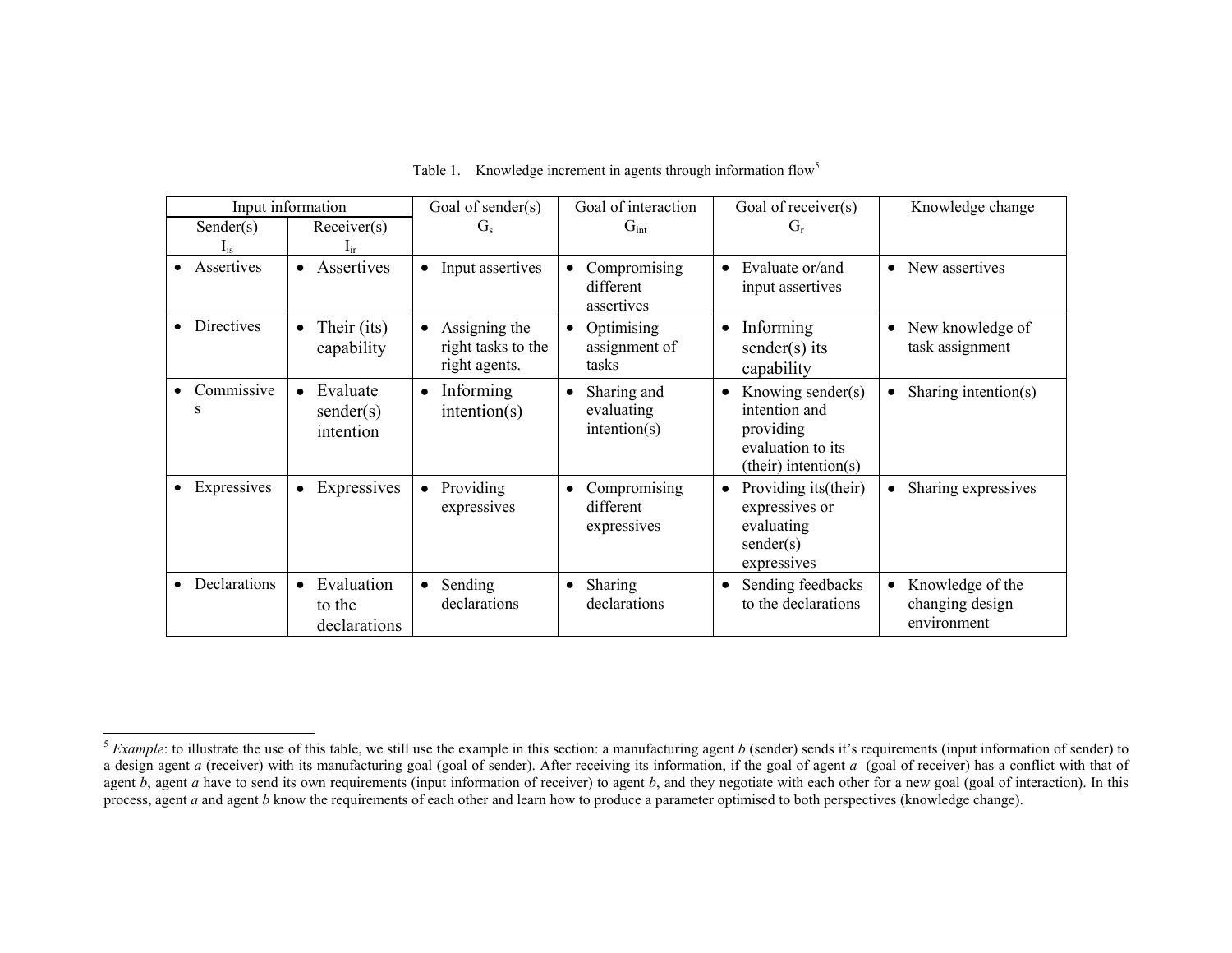| <b>Illocutionary Acts</b> | Representation                                                           | Meaning                                                                                                              |
|---------------------------|--------------------------------------------------------------------------|----------------------------------------------------------------------------------------------------------------------|
| Assertives                | $\leq$ assert, $a_1, a_2, , a_n, s_1, s_2, , s_n, 1 \geq$                | Agents $a_1, a_2, , a_n$ assert statement $s_1, s_2$ ,                                                               |
| <b>Directives</b>         | $\le$ direct, $a_1, a_2, , a_n, b_1, b_2, , b_n, t_1, t_2, , t_n, 1 \ge$ | $\ldots, S_n$ .<br>Agents $a_1, a_2, , a_n$ direct agents $b_1, b_2,$<br>$, b_n$ to do the tasks $t_1, t_2, , t_n$ . |
| Commissives               | $<<$ commit, $a_1, a_2, , a_n, t_1, t_2, , t_n, 1>>$                     | Agents $a_1, a_2, \ldots, a_n$ commit tasks $t_1, t_2, \ldots,$                                                      |
| Expressives               | $\ll$ express, $a_1, a_2, , a_n, d_1, d_2, , d_3, 1 \gg$                 | Agents $a_1, a_2, , a_n$ express attitudes $d_1$ ,<br>$d_2, , d_n$                                                   |
| Declarations              | $\leq$ declare, $a_1, a_2, , a_n, c_1, c_2, , c_n, 1 \geq$               | Agents $a_1, a_2, , a_n$ declare changes of the                                                                      |
|                           |                                                                          | environment $c_1, c_2, , c_n$ .                                                                                      |

Table 2. Representation of information flow with situation theory

# 5 Strengths and weaknesses

Situation theory is a formal tool to study information flow in linguistics. The advantage of using this theory is it provides a well founded way to model information flow in design. It can serve as a tool to minimise misunderstandings of design information flow. It may also provide a way to represent and analysis an information flow system. Such a representation system may provide a clear understanding of the input and output knowledge of the agents and where the knowledge comes from and goes to. What's more, it serves as a basis for investigating the situatedness of information flow. Different situations will result in different information flow. Consequently, the study and modelling of information flow is only valid if put in relation to its situation. With consideration of time *t*, location *l* and situation *s*, the information flow changes as time, location and situation change. One situation may support certain type of information flow. But another situation may not support the same type of information flow. It is intended that the relationships of situations will be studied and the links between the change of situations and the change of information flow developed.

Although the method of situation theory may bring some benefits, a weakness of this method is also identified: the theory is not widely known. Situation theory is originally developed in the domain of linguistics. Most researchers and design engineers may not know this method.

In future work, the evaluation of the model and methodology will be carried out design practice. But, it is suggested that the model and theory developed in this paper may act as a conceptual framework for modelling information flow and developing CSCW systems.

## 6 Conclusion

This paper presents a first attempt to modelling design information flow with situation theory. Information flow in a design project can be rather complex. Effective and efficient management of information flow can play a vital role to ensure a successful product development. In this paper, a method, situation theory, is used to represent information flow in design, and provides a more formal and well-founded method for representation of information flow, with the purpose of minimising misunderstandings, a means of analysis information flow. In this paper, based on Sim's formalism of design activities, the theory of Speech Acts, CSCW, and other works studying information flow, an example model for information flow was developed.